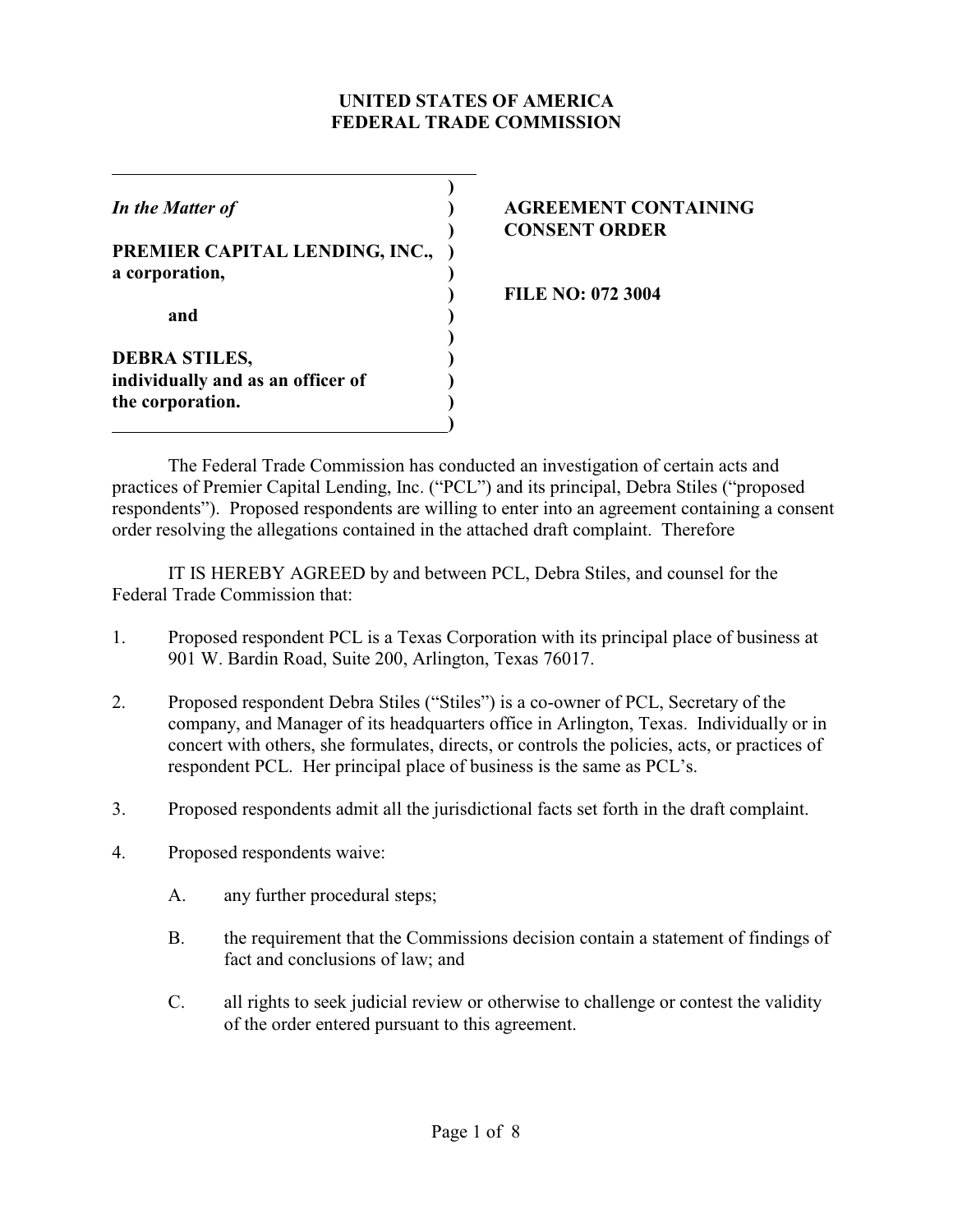- 5. This agreement shall not become part of the public record of the proceeding unless and until it is accepted by the Commission. If this agreement is accepted by the Commission, it, together with the draft complaint, will be placed on the public record for a period of thirty (30) days and information about it publicly released. The Commission thereafter may either withdraw its acceptance of this agreement and so notify proposed respondents, in which event it will take such action as it may consider appropriate, or issue and serve its complaint (in such form as the circumstances may require) and decision in disposition of the proceeding.
- 6. This agreement is for settlement purposes only and does not constitute an admission by proposed respondents that the law has been violated as alleged in the draft complaint, or that the facts as alleged in the draft complaint, other than the jurisdictional facts, are true.
- 7. This agreement contemplates that, if it is accepted by the Commission, and if such acceptance is not subsequently withdrawn by the Commission pursuant to the provisions of Section 2.34 of the Commission's Rules, the Commission may, without further notice to proposed respondents, (1) issue its complaint corresponding in form and substance with the attached draft complaint and its decision containing the following order in disposition of the proceeding, and (2) make information about it public. When so entered, the order shall have the same force and effect and may be altered, modified, or set aside in the same manner and within the same time provided by statute for other orders. The order shall become final upon service. Delivery of the complaint and the decision and order to proposed respondents' addresses as stated in this agreement by any means specified in Section 4.4(a) of the Commission's Rules shall constitute service. Proposed respondents waive any right they may have to any other manner of service. The complaint may be used in construing the terms of the order. No agreement, understanding, representation, or interpretation not contained in the order or the agreement may be used to vary or contradict the terms of the order.
- 8. Proposed respondents have read the draft complaint and consent order. Proposed respondents understand that they may be liable for civil penalties in the amount provided by law and other appropriate relief for each violation of the order after it becomes final.

# **ORDER**

# **DEFINITIONS**

For purposes of this order, the following definitions shall apply:

1. "Personally identifiable information" or "personal information" shall mean individually identifiable information from or about an individual consumer including, but not limited to: (a) a first and last name; (b) a home or other physical address, including street name and name of city or town; (c) an email address or other online contact information, such as an instant messaging user identifier or a screen name that reveals an individual's email address; (d) a telephone number; (e) a Social Security number; (f) credit or debit card information, including card number, expiration date, and security code; (g) a persistent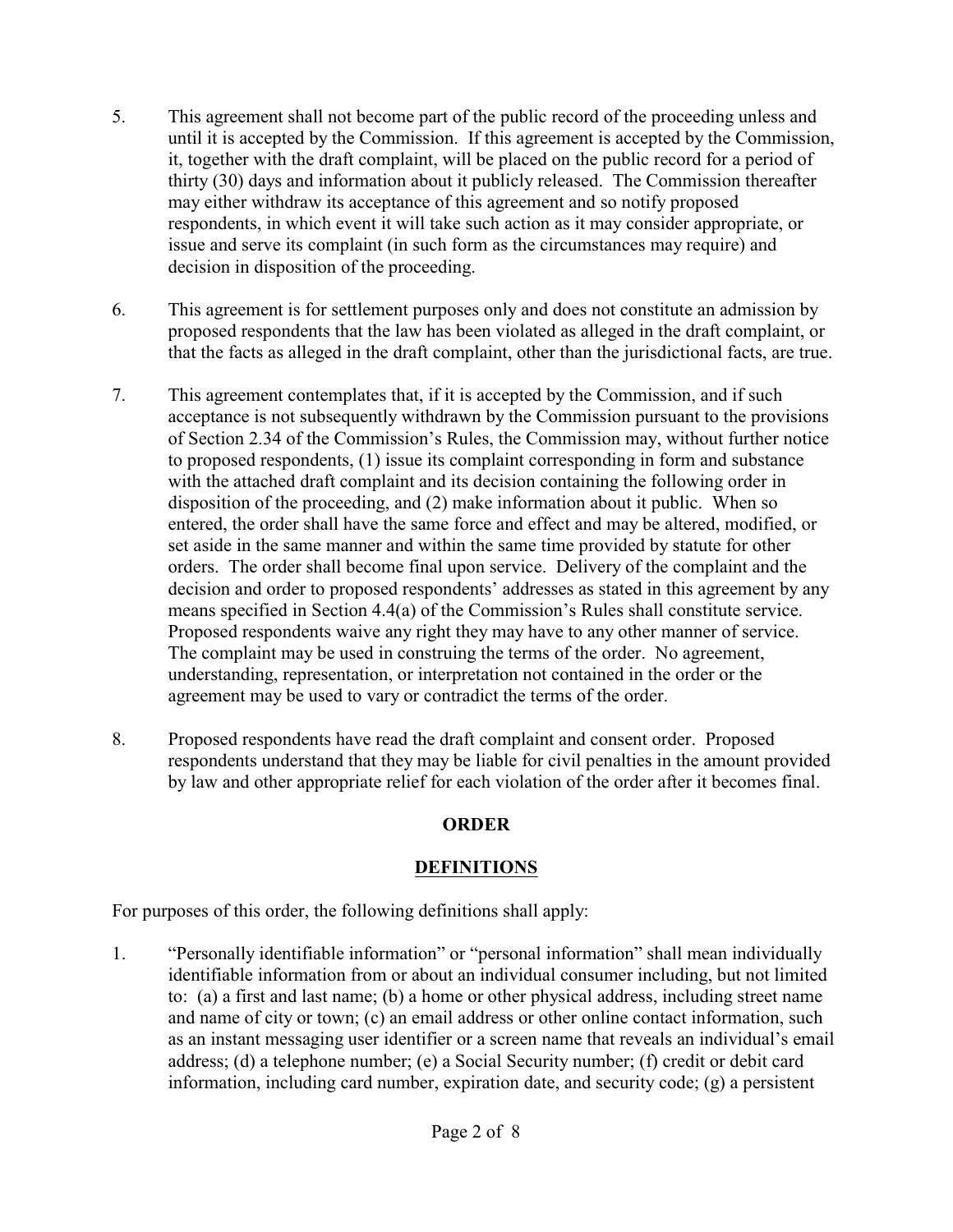identifier, such as a customer number held in a "cookie" or processor serial number, that is combined with other available data that identifies an individual consumer; or (h) any information that is combined with any of (a) through (g) above.

- 2. "Gramm-Leach-Bliley Act" or "GLB Act" refers to 15 U.S.C. §§ 6801-6809, as amended, the "Safeguards Rule" or the "Standards for Safeguarding Customer Information Rule" refers to 16 C.F.R. Part 314, issued pursuant to Title V, Subtitle A of the GLB Act, 15 U.S.C. §§ 6801-6809, and the "Privacy Rule" or the "Commission's Privacy of Consumer Financial Information Rule" refers to 16 C.F.R. Part 313, issued pursuant to the GLB Act.
- 3. "Financial institution" shall mean as defined in Section 509(3)(A) of the GLB Act, 15 U.S.C.  $\S$  6809(3)(A).
- 4. Unless otherwise specified, "respondents" shall mean Premier Capital Lending, Inc. and its subsidiaries, divisions, affiliates, successors and assigns ("PCL"), and Debra Stiles.
- 5. "Commerce" shall mean as defined in Section 4 of the Federal Trade Commission Act, 15 U.S.C. § 44.

I.

**IT IS ORDERED** that respondents, and their officers, agents, representatives, and employees, shall not directly or through any corporation, subsidiary, division, website, or other device, in connection with the advertising, marketing, promotion, offering for sale, or sale of any product or service, in or affecting commerce, misrepresent in any manner, expressly or by implication, the extent to which respondents maintain and protect the privacy, confidentiality, or security of any personal information collected from or about consumers.

II.

**IT IS FURTHER ORDERED** that respondents, and their officers, agents, representatives, and employees, directly or through any corporation, subsidiary, division, website, or other device, no later than the date of service of this order, shall establish and implement, and thereafter maintain, a comprehensive information security program that is reasonably designed to protect the security, confidentiality, and integrity of consumers' personal information. Such program, the content and implementation of which must be fully documented in writing, shall contain administrative, technical, and physical safeguards appropriate to respondent PCL's size and complexity, the nature and scope of its activities, and the sensitivity of the personal information collected from or about consumers, including:

- A. the designation of an employee or employees to coordinate and be accountable for the information security program;
- B. the identification of material internal and external risks to the security, confidentiality, and integrity of personal information that could result in the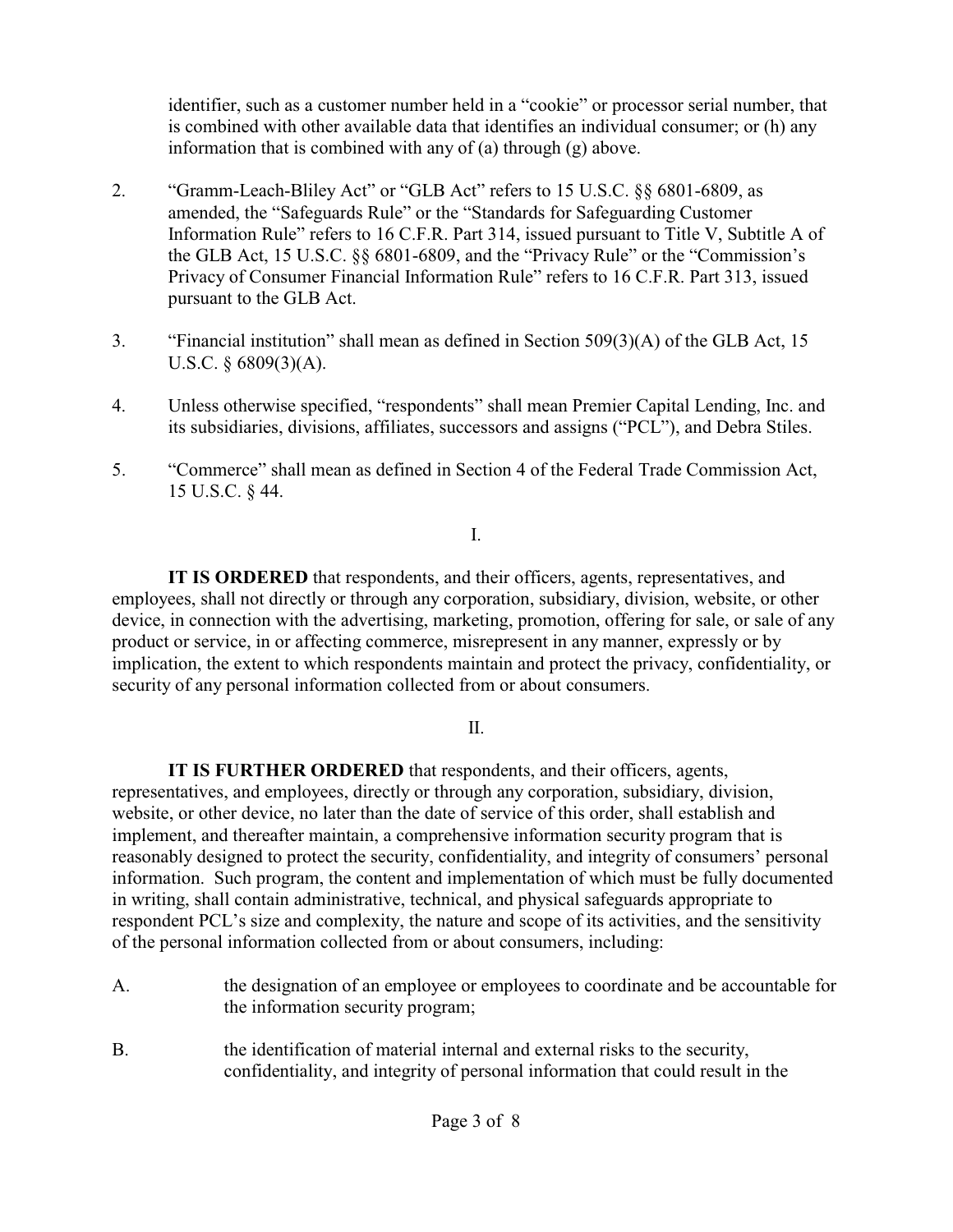unauthorized disclosure, misuse, loss, alteration, destruction, or other compromise of such information, and assessment of the sufficiency of any safeguards in place to control these risks. At a minimum, this risk assessment should include consideration of risks in each area of relevant operation, including, but not limited to, (1) employee training and management, (2) information systems, including network and software design, information processing, storage, transmission, and disposal, and (3) prevention, detection, and response to attacks, intrusions, or other systems failure;

- C. the design and implementation of reasonable safeguards to control the risks identified through risk assessment, and regular testing or monitoring of the effectiveness of the safeguards' key controls, systems, and procedures;
- D. the development and use of reasonable steps to select and retain service providers capable of appropriately safeguarding personal information they receive from respondents and requiring service providers by contract to implement and maintain appropriate safeguards; and
- E. the evaluation and adjustment of respondents' information security program in light of the results of the testing and monitoring required by subpart C, any material changes to respondents' operations or business arrangements, or any other circumstances that respondents know or have reason to know may have a material impact on the effectiveness of their information security program.

III.

**IT IS FURTHER ORDERED** that respondents, and their officers, agents, representatives, and employees, shall not, directly or through any corporation, subsidiary, division, website, or other device, violate any provision of:

- A. the Safeguards Rule, 16 C.F.R. Part 314; or
- B. the Privacy Rule, 16 C.F.R. Part 313.

In the event that either of these Rules is hereafter amended or modified, respondents' compliance with that Rule as so amended or modified shall not be a violation of this order.

IV.

**IT IS FURTHER ORDERED** that, in connection with their compliance with Parts II and III.A. of this order, respondents, and their officers, agents, representatives, and employees, shall obtain initial and biennial assessments and reports ("Assessments") from a qualified, objective, independent third-party professional using procedures and standards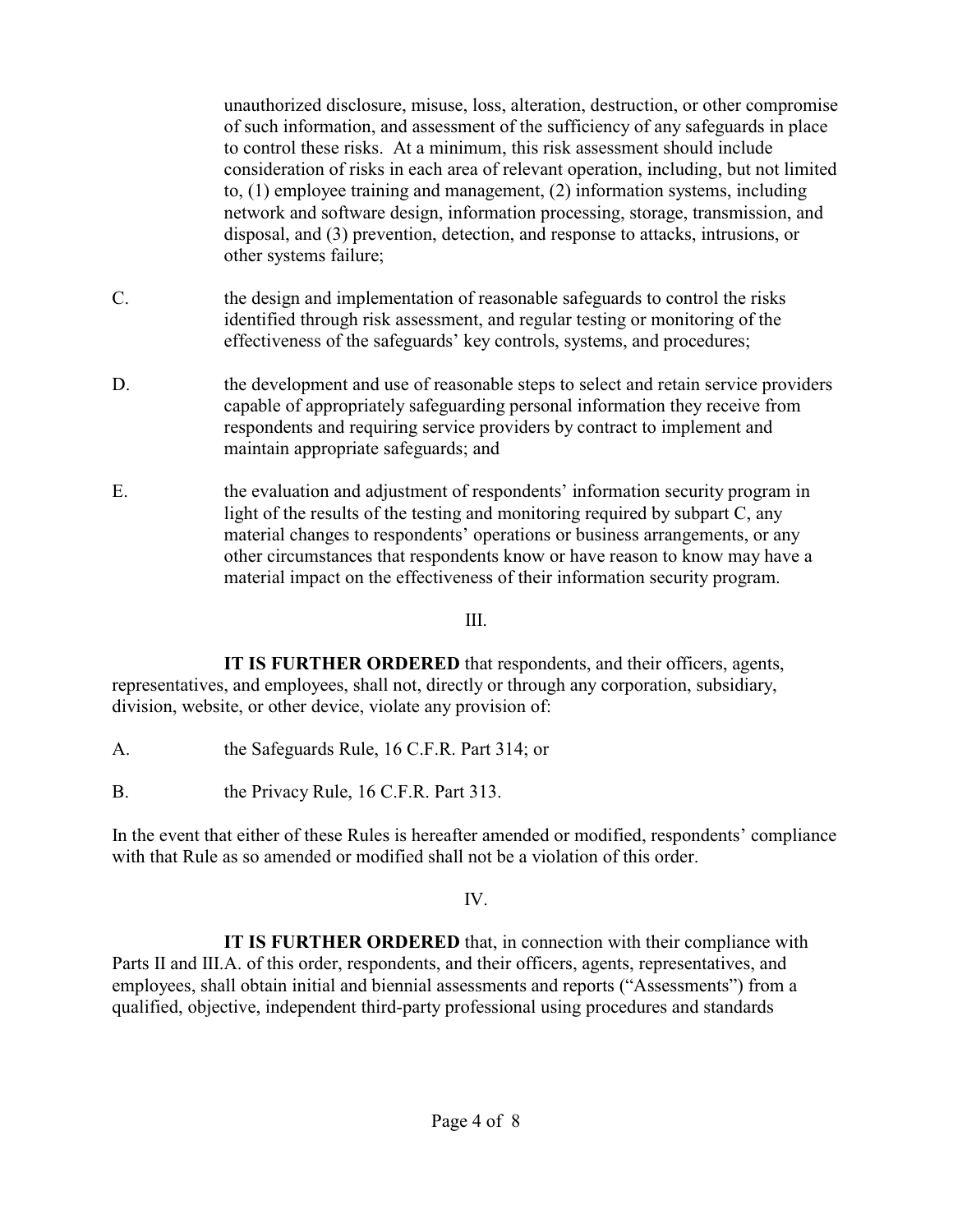generally accepted in the profession. The reporting period for the Assessments shall cover: (A) the first one hundred and eighty (180) days after service of the order for the initial Assessment; and (B) each two (2) year period thereafter for twenty (20) years after service of the order for the biennial Assessments. Each Assessment shall:

- A. set forth the specific administrative, technical, and physical safeguards that respondent PCL has implemented and maintained during the reporting period; B. explain how such safeguards are appropriate to respondent PCL's size and complexity, the nature and scope of respondent PCL's activities, and the sensitivity of the personal information collected from or about consumers; C. explain how the safeguards that have been implemented meet or exceed the protections required by the Safeguards Rule; and D. certify that respondent PCL's security program is operating with sufficient effectiveness to provide reasonable assurance that the security, confidentiality,
- Each Assessment shall be prepared and completed within sixty (60) days after the end of the reporting period to which the Assessment applies by: a person qualified as a Certified Information System Security Professional (CISSP) or as a Certified Information Systems Auditor (CISA); a person holding Global Information Assurance Certification (GIAC) from the SysAdmin, Audit, Network, Security (SANS) Institute; or a similarly qualified person or organization approved by the Associate Director for Enforcement, Bureau of Consumer Protection, Federal Trade Commission.

operated throughout the reporting period.

and integrity of personal information is protected and, for biennial reports, has so

Respondents shall provide the initial Assessment to the Associate Director for Enforcement, Bureau of Consumer Protection, Federal Trade Commission, Washington, D.C. 20580, within ten (10) business days after the Assessment has been prepared. All subsequent biennial Assessments shall be retained by respondents until three years after completion of the final Assessment and provided to the Associate Director of Enforcement upon request within ten (10) business days after respondents receives such request.

## V.

**IT IS FURTHER ORDERED** that respondents shall maintain, and upon request make available to the Federal Trade Commission for inspection and copying, a print or electronic copy of each document relating to compliance, including by not limited to:

- A. for a period of five (5) years:
- 1. any documents, whether prepared by or on behalf of either respondent, that contradict, qualify, or call into question respondents' compliance with this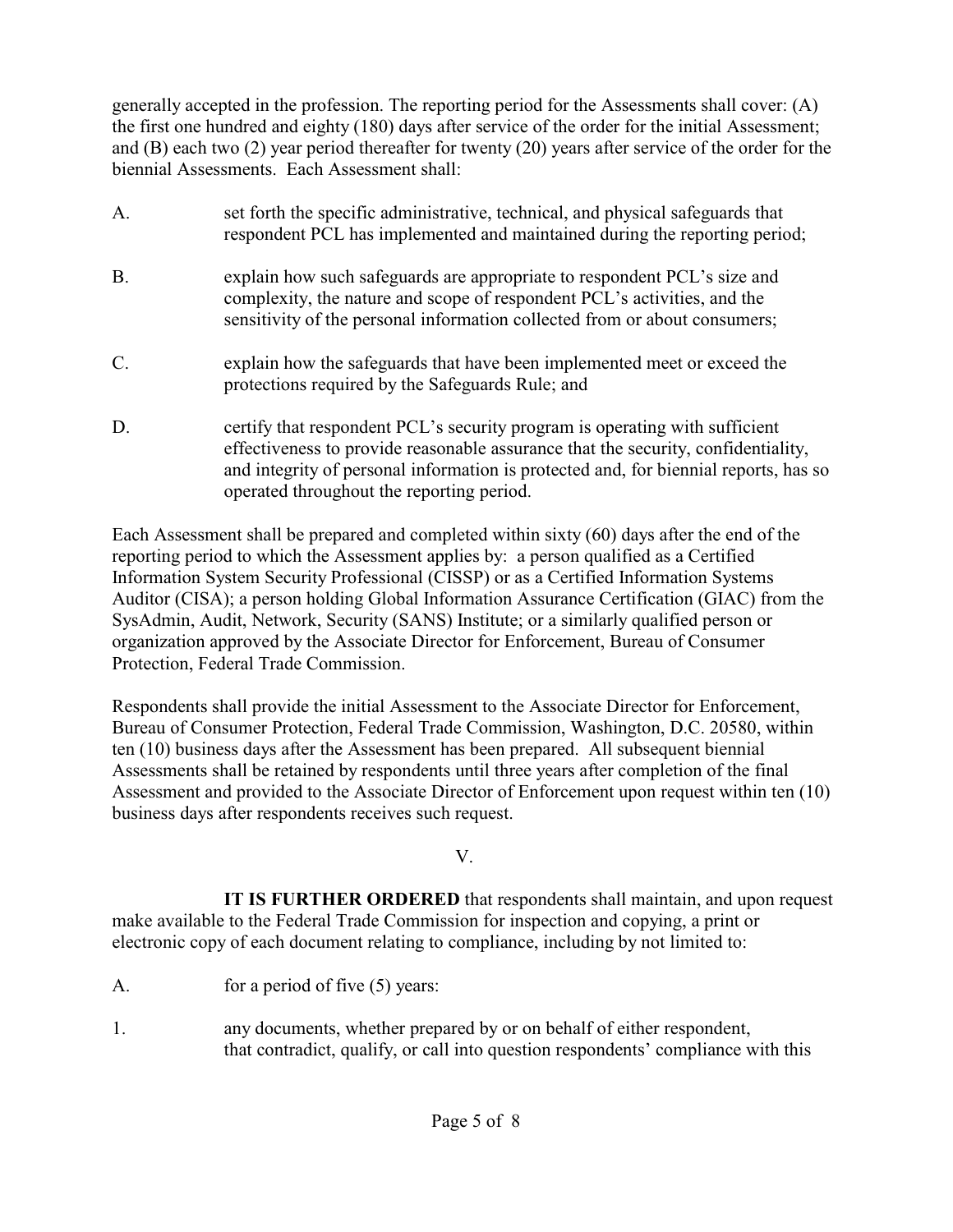#### order;

- 2. consumer complaints (whether received in written or electronic form, directly, indirectly or through any third party), and any responses to those complaints, whether in written or electronic form, that relate to respondents' activities as alleged in the draft Complaint and respondents' compliance with the provisions of this order;
- 3. copies of all subpoenas and other communications with law enforcement entities or personnel, whether in written or electronic form, if such documents bear in any respect on respondents' collection, maintenance, or furnishing of consumer reports or other personal information of consumers; and
- 4. all records and documents necessary to demonstrate full compliance with each provision of this order; and
- B. for a period of three (3) years after the date of preparation of each Assessment required under Part III of this order, all materials relied upon to prepare the Assessment, whether prepared by or on behalf of either respondent, including but not limited to all plans, reports, studies, reviews, audits, audit trails, policies, training materials, and assessments, and any other materials relating to respondents' compliance with Parts II and III.A. of this order, for the compliance period covered by such Assessment. Respondents shall provide such documents to the Associate Director of Enforcement within ten (10) days of request.

#### VI.

**IT IS FURTHER ORDERED** that respondents shall deliver a copy of this order to all current and future principals, officers, directors, and managers, and to all current and future employees, agents, and representatives having responsibilities relating to the subject matter of this order. Respondents shall deliver this order to such current personnel within thirty (30) days after service of this order, and to such future personnel within thirty (30) days after the person assumes such position or responsibilities.

#### VII.

**IT IS FURTHER ORDERED** that respondent Stiles, for a period of ten (10) years after the date of issuance of the order, shall notify the Commission of the discontinuance of her current business or employment or of her affiliation with any new business or employment that provides financial products or services. The notice shall include respondent Stiles' new business address and telephone number and a description of the nature of the business or employment and her duties or responsibilities. All notices required by this Part shall be sent by certified mail to the Associate Director, Division of Enforcement, Bureau of Consumer Protection, Federal Trade Commission, Washington, D.C. 20580.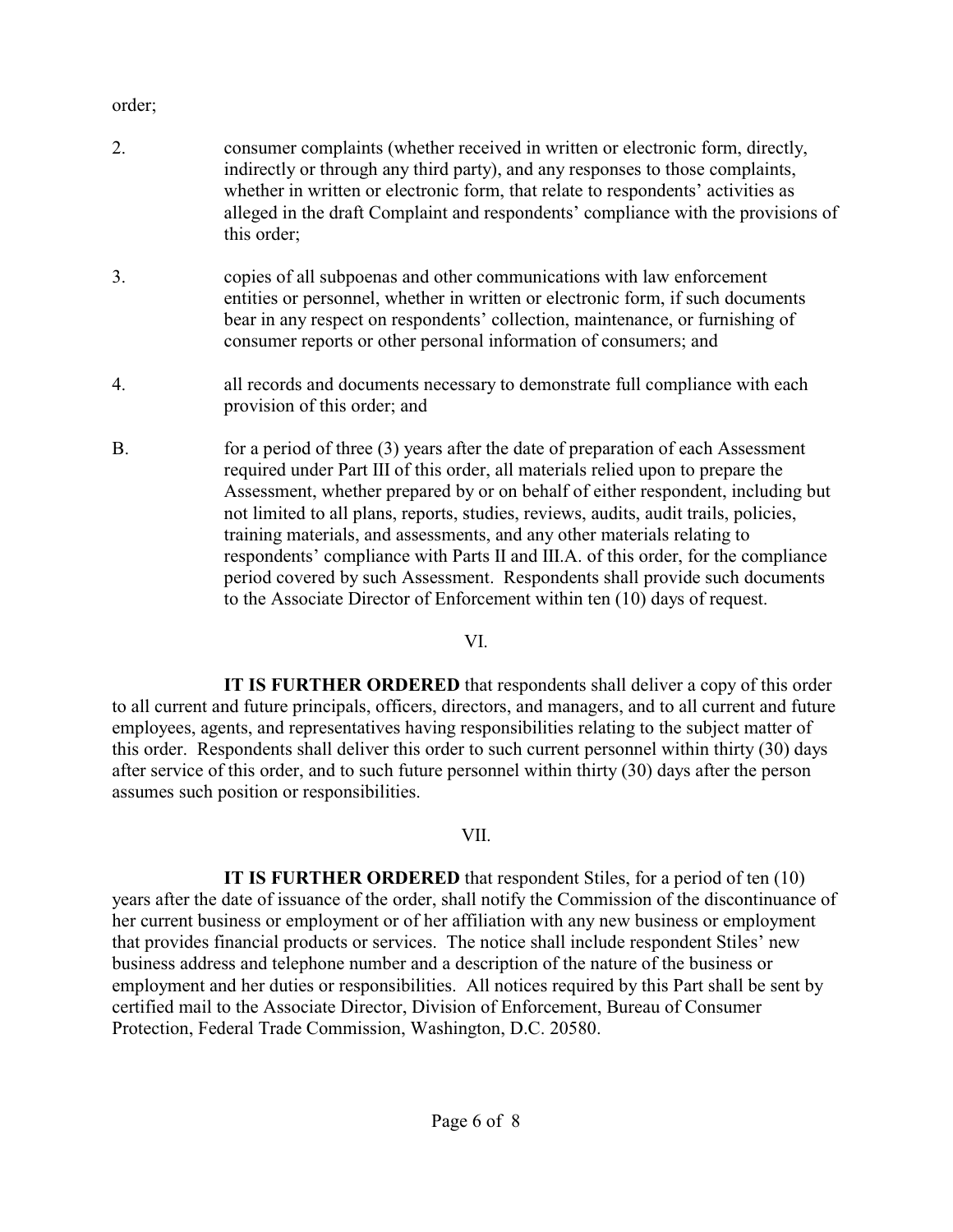**IT IS FURTHER ORDERED** that respondents shall notify the Commission at least thirty (30) days prior to any change in the corporation(s) that may affect compliance obligations arising under this order, including, but not limited to: a dissolution, assignment, sale, merger, or other action that would result in the emergence of a successor corporation; the creation or dissolution of a subsidiary, parent, or affiliate that engages in any acts or practices subject to this order; the proposed filing of a bankruptcy petition; or a change in the corporate name or address. Provided, however, that, with respect to any proposed change in the corporation(s) about which respondents learn fewer than thirty (30) days prior to the date such action is to take place, respondents shall notify the Commission as soon as is practicable after obtaining such knowledge. All notices required by this Part shall be sent by certified mail to the Associate Director, Division of Enforcement, Bureau of Consumer Protection, Federal Trade Commission, Washington, D.C. 20580.

#### IX.

**IT IS FURTHER ORDERED** that respondents shall, within one hundred and eighty (180) days after service of this order, and at such other times as the Commission may require, file with the Commission a report, in writing, setting forth in detail the manner and form in which they have complied with this order.

## X.

This order will terminate twenty (20) years from the date of its issuance, or twenty (20) years from the most recent date that the United States or the Commission files a complaint (with or without an accompanying consent decree) in federal court alleging any violation of the order, whichever comes later; provided, however, that the filing of such a complaint will not affect the duration of:

- A. any Part in this order that terminates in fewer than twenty (20) years;
- B. this order's application to any respondent that is not named as a defendant in such complaint; and
- C. this order if such complaint is filed after the order has terminated pursuant to this Part.

Provided, further, that if such complaint is dismissed or a federal court rules that respondent(s) did not violate any provision of the order, and the dismissal or ruling is either not appealed or upheld on appeal, then the order as to such respondent(s) will terminate according to this Part as though the complaint had never been filed, except that the order will not terminate between the date such complaint is filed and the later of the deadline for appealing such dismissal or ruling and the date such dismissal or ruling is upheld on appeal.

Signed this day of 2008.